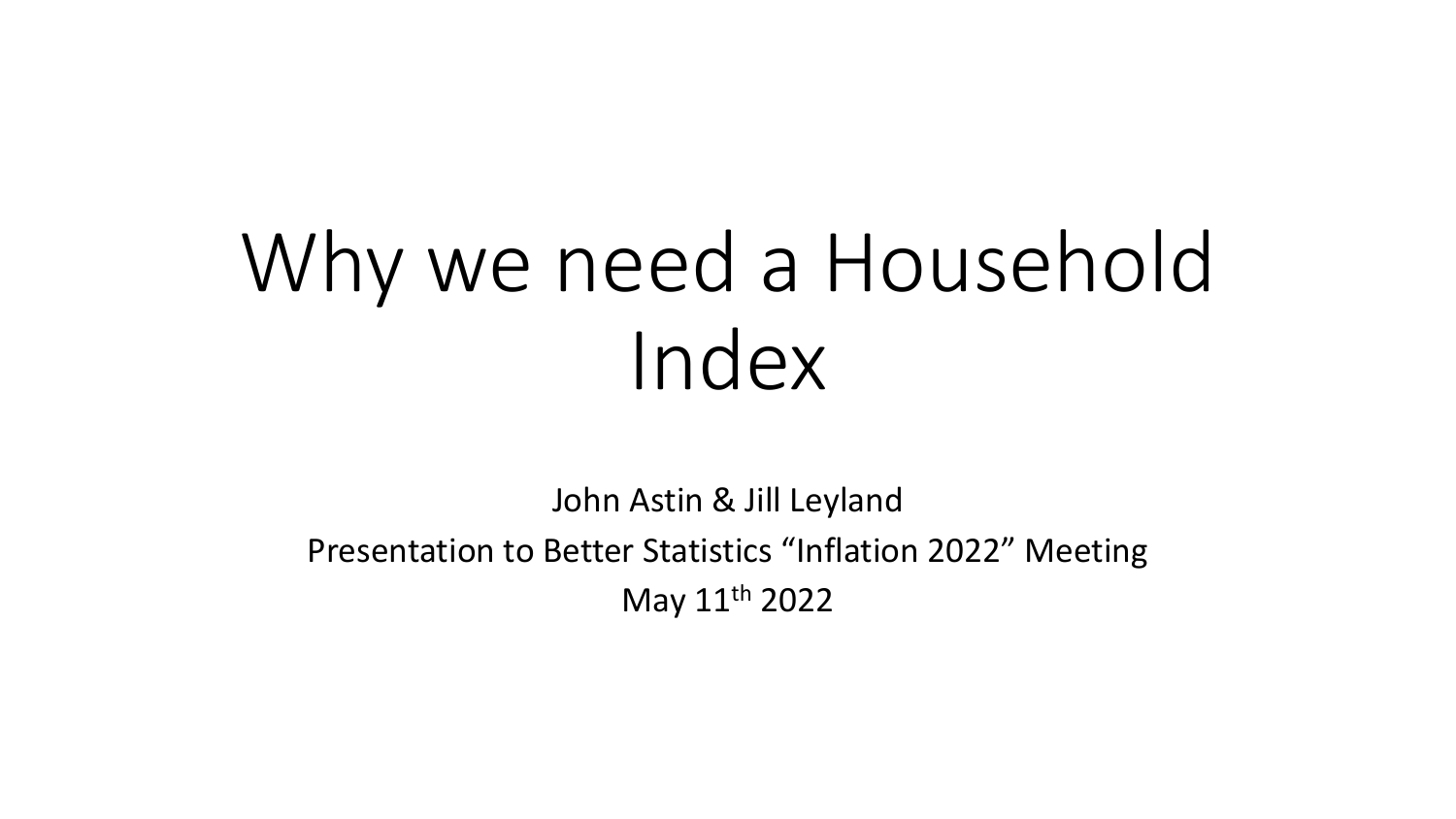# Background

- Widely agreed: different consumer price indices needed for different purposes
- CPI (& by extension CPIH) explicitly designed for macroeconomic purposes/according to economic principles
- RPI reflects the variety of purposes over its life; and set to turn into CPIH after 2030
- Household Costs Indices under development **aim to measure actual experience of households** - **on what they pay out**. Overall index and different household groups.
- Latest publication 4<sup>th</sup> May 2022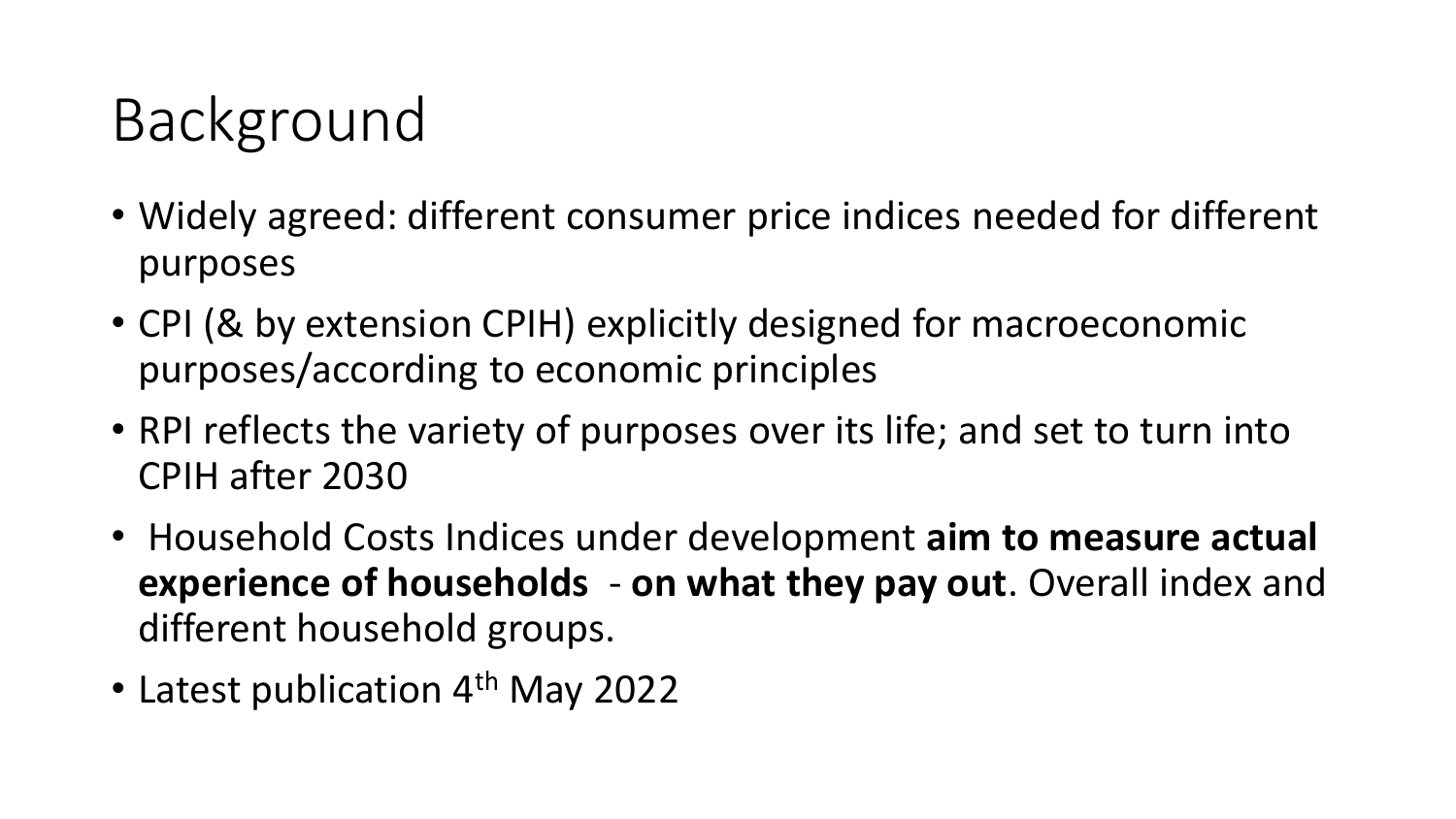## There are important differences with CPI/CPIH

| <b>HCIs</b>                                | <b>CPI/CPIH</b>                         |
|--------------------------------------------|-----------------------------------------|
| Households weighted equally                | Richer households have higher weight    |
| Interest payments included                 | Not Included                            |
| Insurance premiums fully weighted          | Weighted by implied service charge only |
| Student loan repayments (plus tuition fees | Loan repayments excluded; Tuition fees  |
| paid up front)                             | included when due even if paid by loan  |
| Owner occupier costs (mortgage interest,   | OOH not in CPI; CPIH uses rental        |
| stamp duty, bldg insurance etc) as paid    | equivalence approach                    |
| Inc. residents spending abroad/omit        | Vice versa                              |
| foreign spending in UK (to come)           |                                         |

RPI lies between the two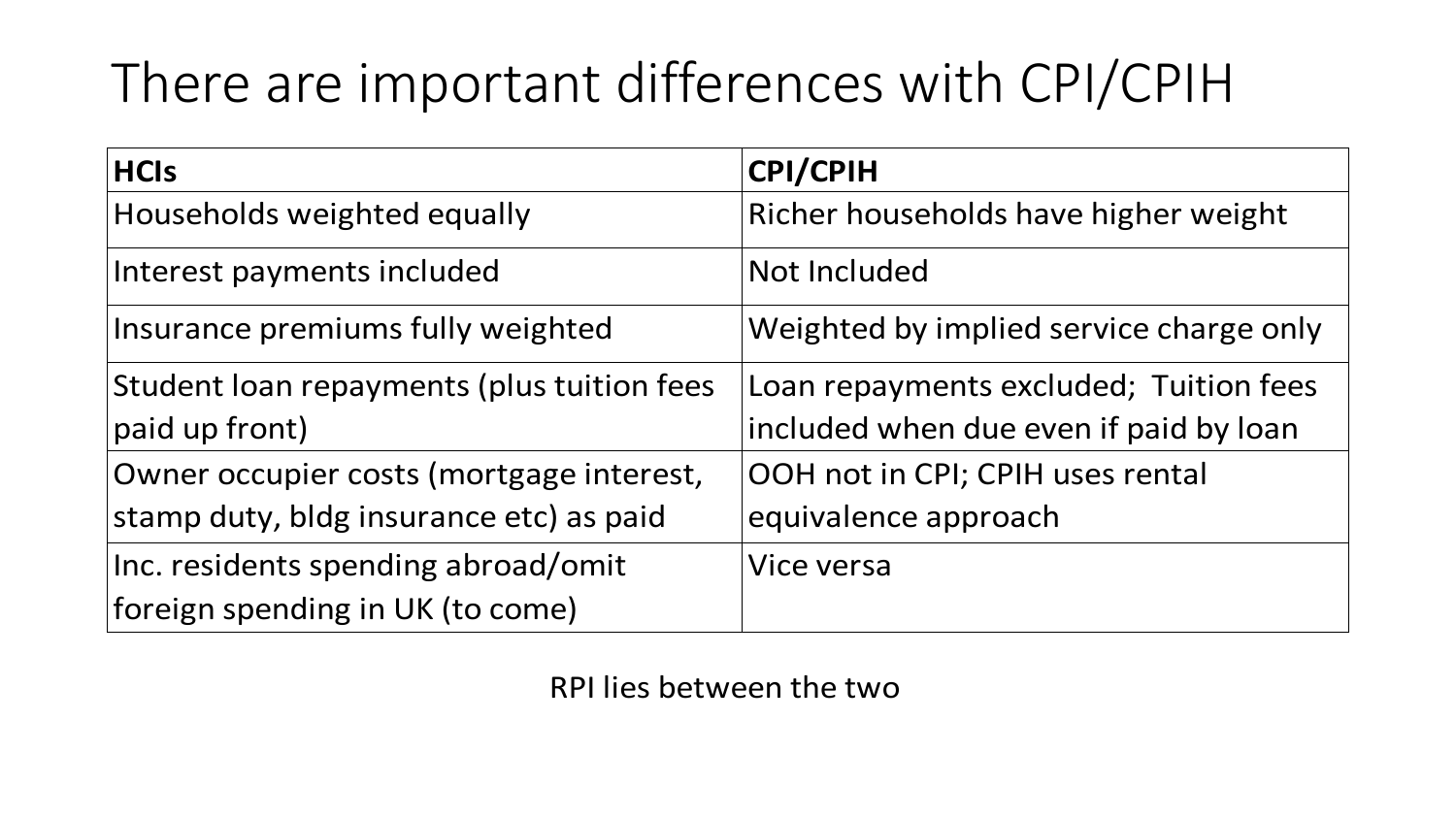### How the overall HCI compares

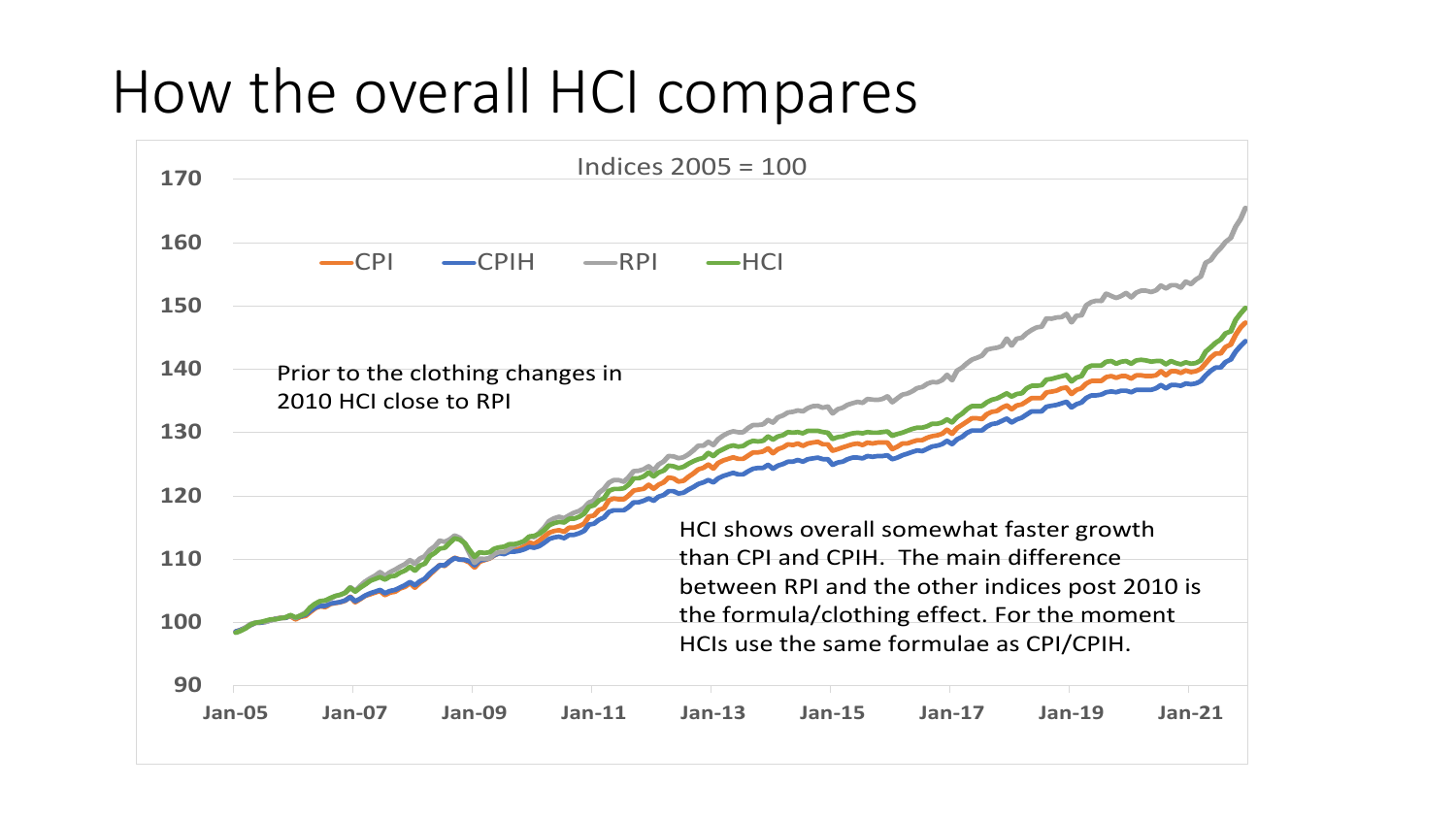#### Just one reason we need HCIs (Indices, 2005 = 100)

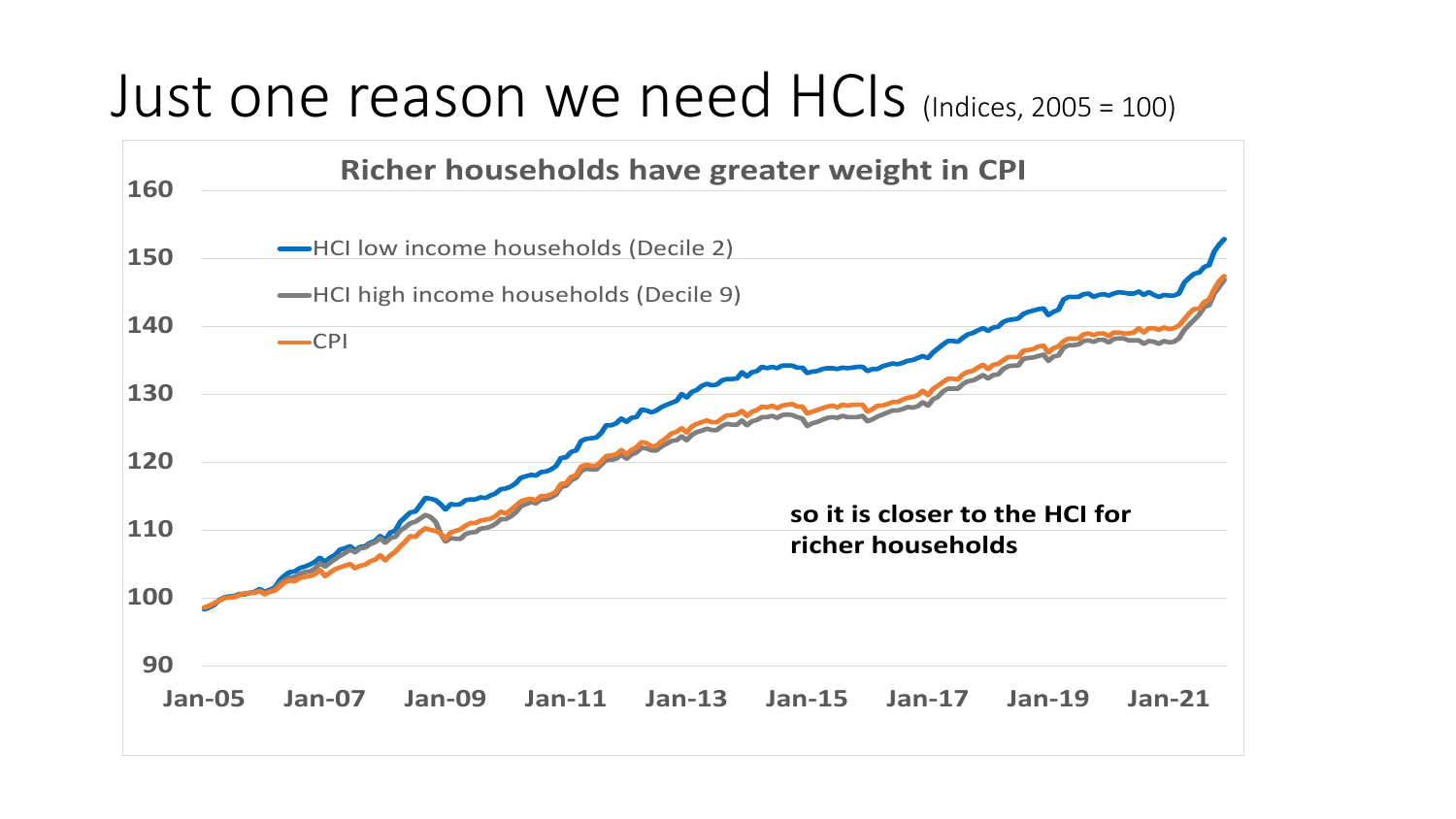## And if we add in CPI subgroups ...(indices 2005=100)